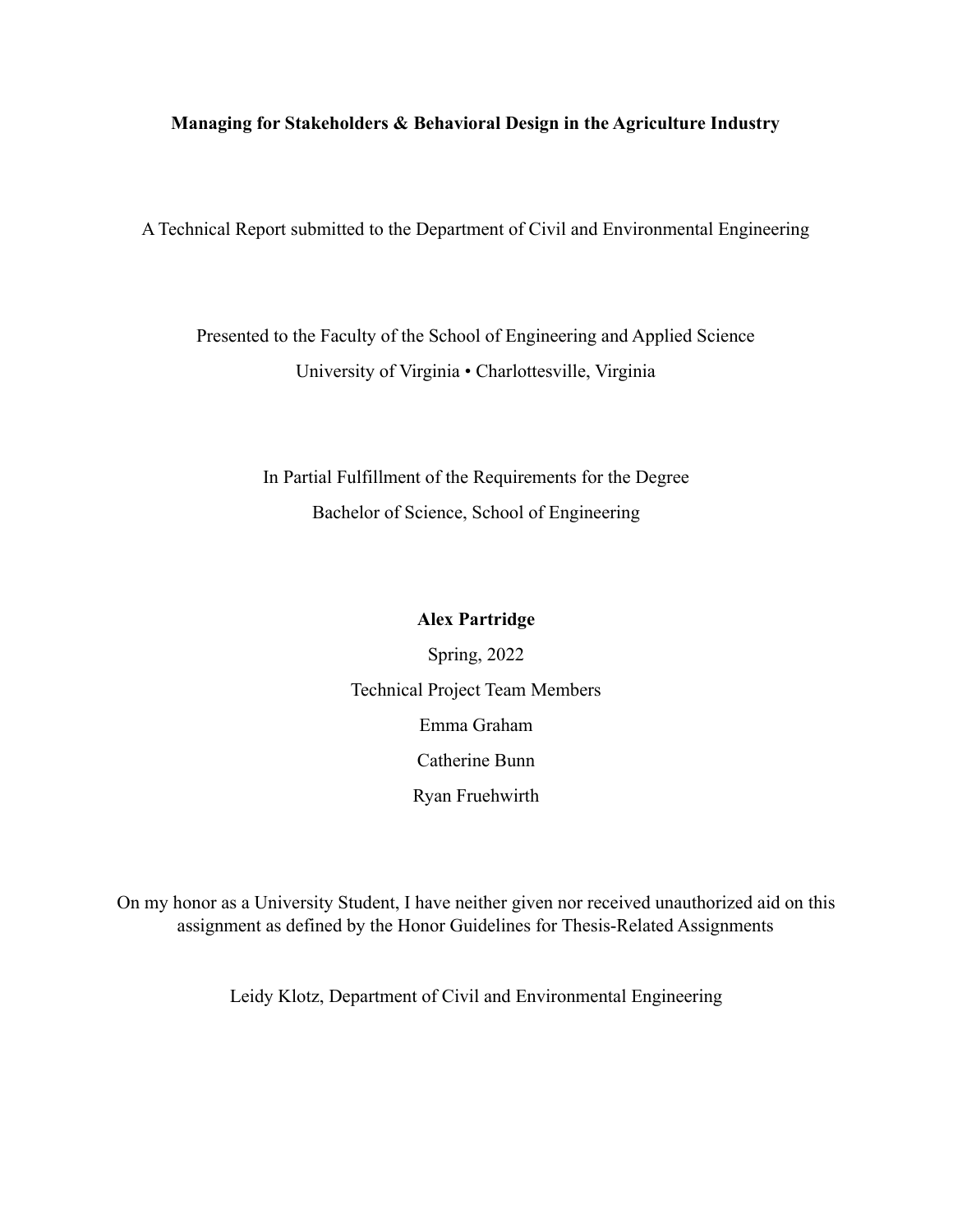#### Abstract

This project attempts to develop and implement a program to restructure the financial flows within the charitable food space. The operating team identified flaws in the existing systems in place, consulted with a variety of stakeholders and relevant experts, performed extensive research into potential solutions, and has begun implementing the necessary steps toward the goal of making food donations financially viable. Ultimately, the end target is to help more food reach charitable organizations and feed hungry individuals and families in America using this system, though the project is ongoing and has not been successfully completed yet. Work remains to be done in terms of the partnership acquisitions and internal data management necessary to finalize the program.

### Problem Statement

Currently, there are a variety of ways that food donations are managed within the United States. In general, there are three parties: the donor (in this case, usually a farm/agricultural wholesaler), the recipient (a food bank or other distribution coordinator), and a facilitator (a group that handles transportation, logistics, and otherwise ensures that the food moves from the donor to the recipient smoothly).

Of course, money is needed to keep all of these organizations operational--donors are usually for-profit businesses, so they have their own revenue streams, but facilitators and recipients are usually nonprofit and do not have saleable products with which to generate income. Three models exist to solve this problem. One is for the facilitator to change a fee to the donor for the service of picking up surplus goods and providing placement options, and subsequently to bring the food to the recipient free of charge. Copia uses this model. Another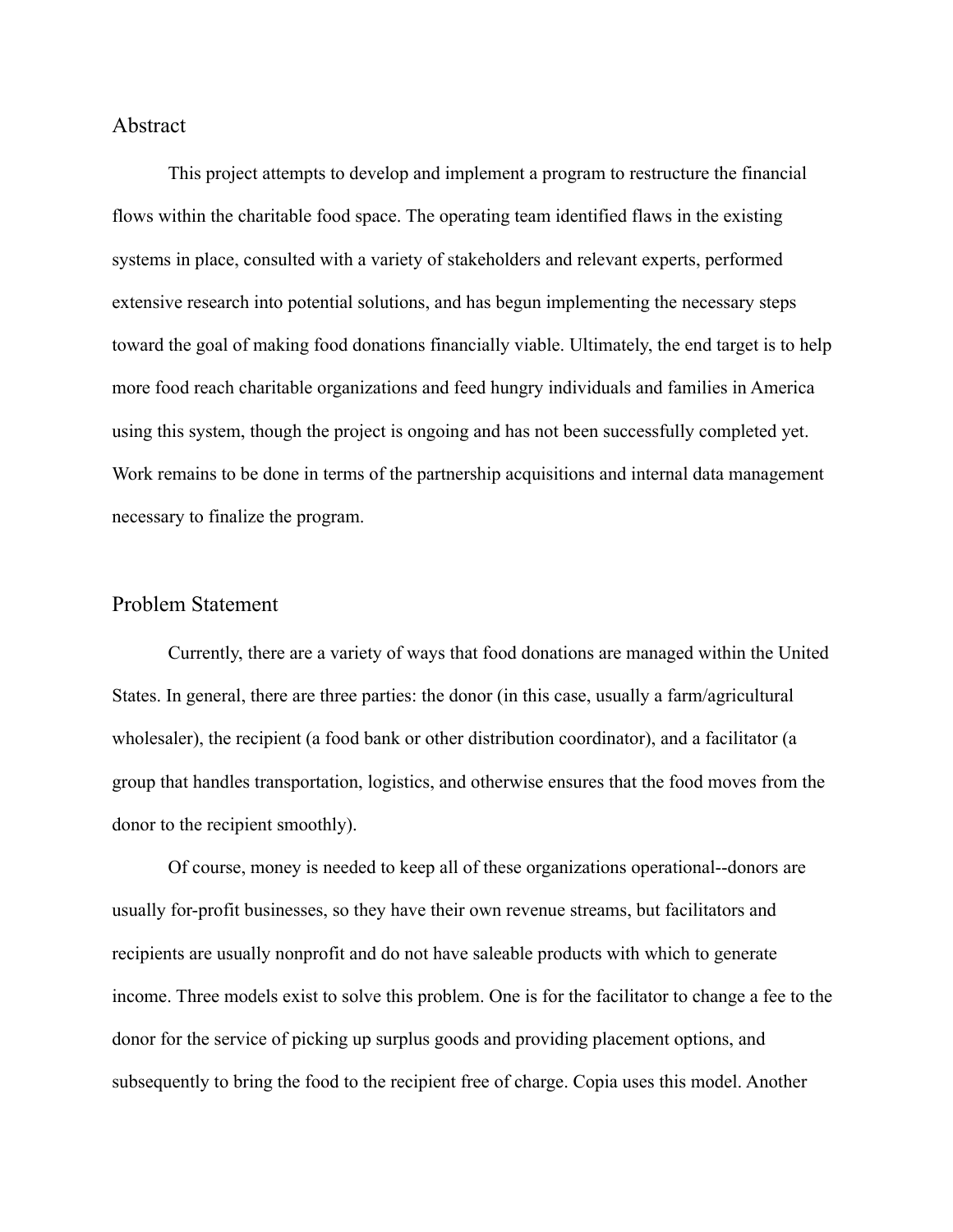option is to provide the pickup and logistics service free to the donor, then charge the recipient for the food before arrival, relying on the recipient to generate funds from external sources like grants and philanthropic foundations. Feeding America does this. These two options have benefits and drawbacks. They are scalable, in the sense that the facilitator's revenue is linked to the volume of food that it is responsible for moving--however, they both impose barriers to donating because of their reliance on other members of the charitable pipeline to cover costs. The third option is for the facilitator to generate its own funds from external sources and provide both services to the donor and the recipient for free. This system makes donation and receipt of goods as easy as possible, but by decoupling revenue from the volume of donated food, the facilitator has trouble scaling up operations as fundraising can't grow infinitely. Thus, a new option for financial viability must be added to the charitable food space.

### Project Scope

The solution to this problem is tax benefits from the government. Using these to support donors (noncash donations to qualified nonprofits are tax deductible) creates a new revenue stream that is scalable with volume of food moved as well as plentiful enough to cover most of the logistics providers' costs.

The project surrounding this solution was two-fold. Step one is to understand the technical details of the relevant tax code well enough to claim tax benefits on behalf of donors who partner with The Farmlink Project, the nonprofit with which I managed this endeavor. What documentation is necessary during a deal? What documentation do we need afterward? How do we ensure that the amounts and types of items that donors say they are providing match what recipients say they received (a more common problem than it sounds, and one that would prevent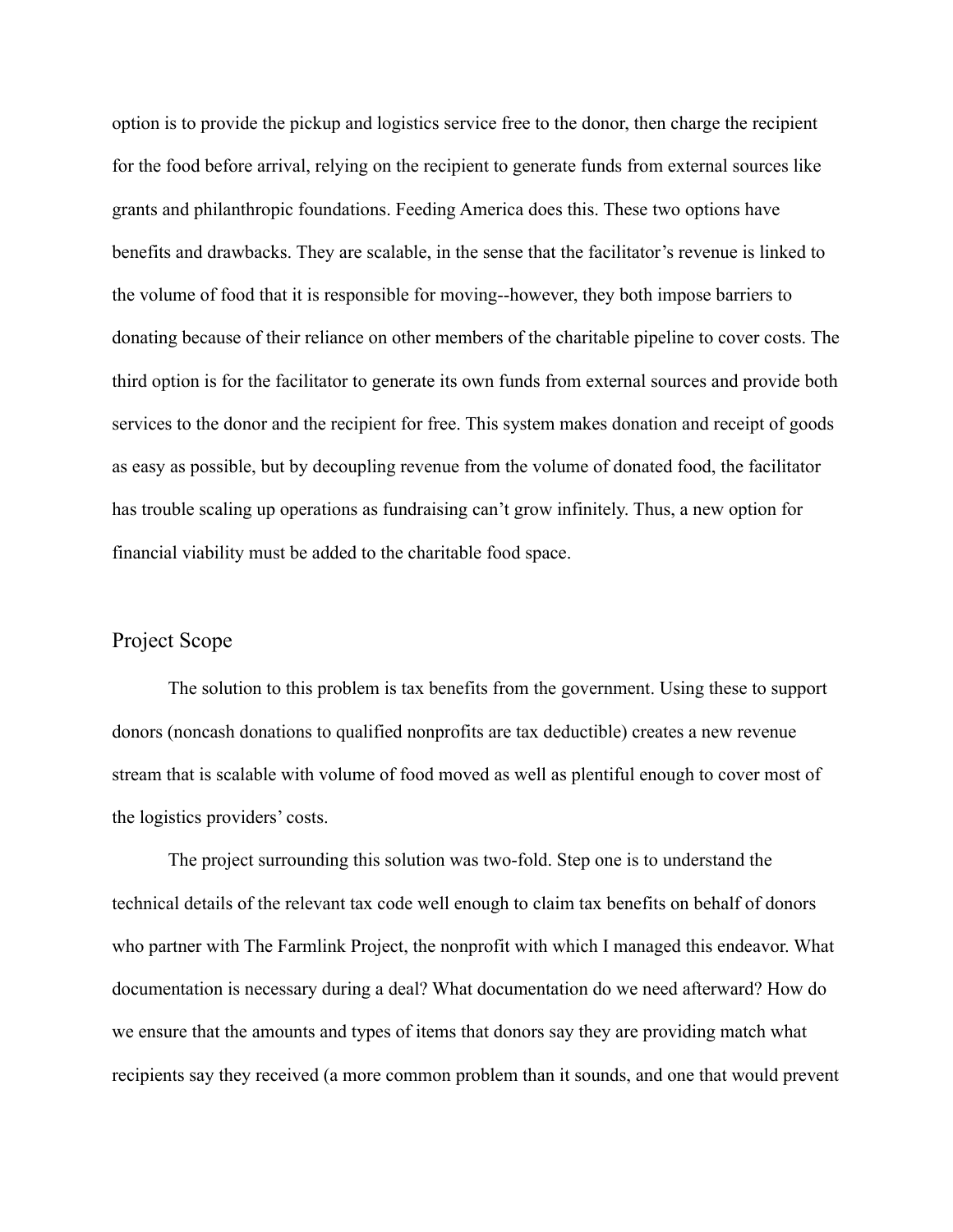benefits from being available)? What legal stipulations do we need to make sure to get pen-and-paper signatures on from each party?

Step two was to build the partnerships with other members of the agricultural and charitable food spaces. Once we know how the taxes themselves work, what do we need to do to convince donors to work with us on this project? Who do we approach first? What information should we present to potential partners right off the bat? What other resources can we use as sources of information or guidance to help us? What role do our recipients need to play in this system and how to we approach them with these ideas?

#### Fall 2021

For the last several months' worth of updates and progress, see the Appendix for previous capstone reports and complexity analyses.

### Spring 2022

Spring 2022 was the beginning of a 'slow and steady' approach to the project, contrasting with the full-steam-ahead mentality that characterized the efforts made in the Fall. Below is an outline of the main components that are making steps forward as of April, including why each is important to the tax program and how I specifically am leading/contributing to each. This was taken directly from a document I wrote and submitted to the Farmlink executive team's project review.

#### Current status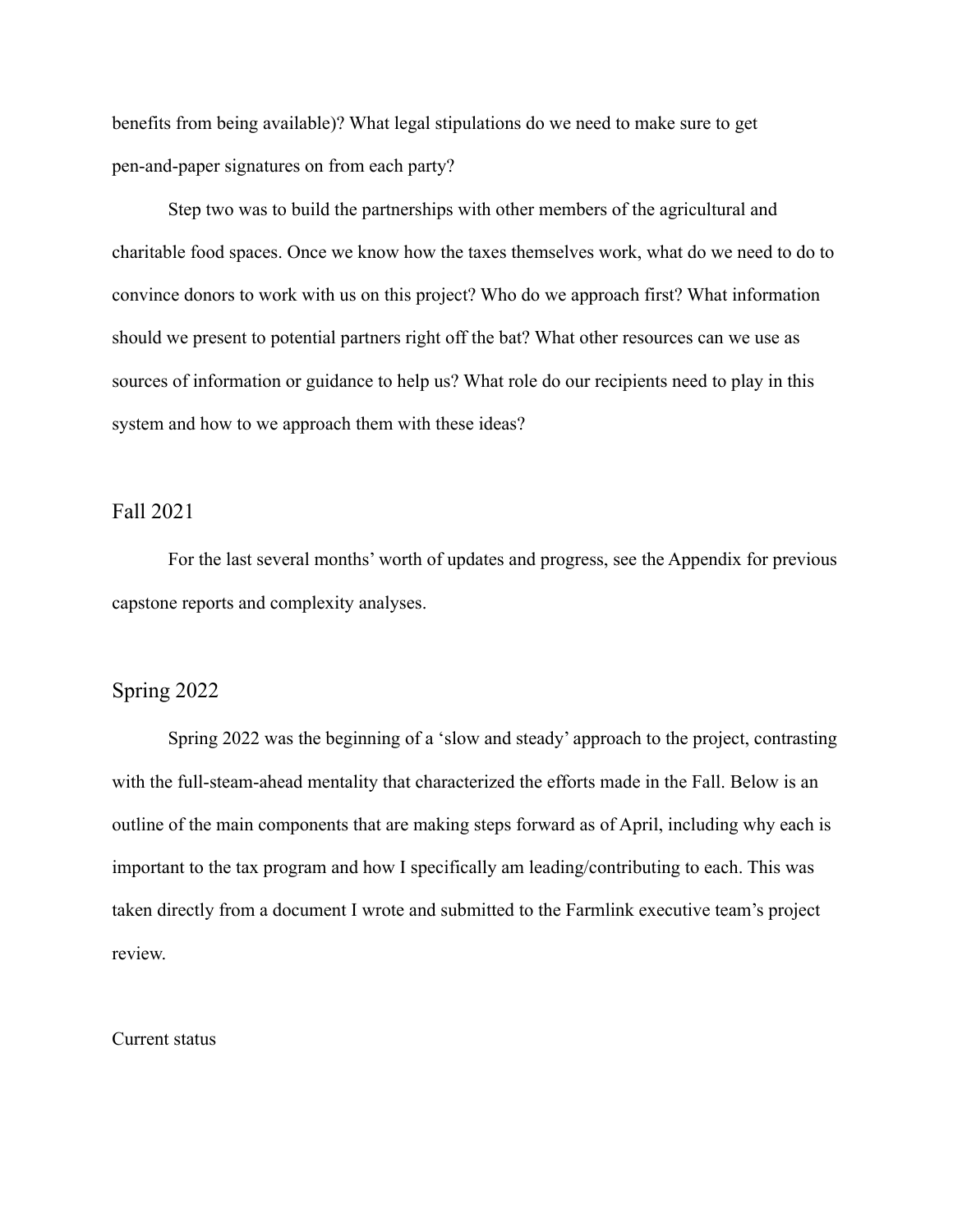There are four main areas where the tax program has made steps forward in recent weeks: food bank partnerships, communication and data centralization, advertising, and policy advocacy. This section describes how each one contributes to the tax program.

#### Food Forward tax deal

- Proposal overview
	- Food Forward shares estimated data with us about loads donated from wholesalers that FLP does not already work with
		- Food Forward won't provide specifics until the donor gives consent
	- FLP and Food Forward jointly approach the donor to pitch the tax program
	- If the donor is interested, we begin collecting more specific data and consolidating documents needed for submittal to the IRS
	- We send compiled documents to the donor in time for tax season
	- Tax savings are divided among the donor, FLP, and Food Forward according to contract specifications
- If successful, this will provide us with broad access to new partners, a helping hand with introductions, and a bank of data to start the program with
	- Think of this as a tutorial for FLP to get the tax program right on the first try. It's much simpler to acquire new partners and to execute the tax program this way than it will be from scratch
- Long-term relationship building with Food Forward and its partners outside of FLP's current range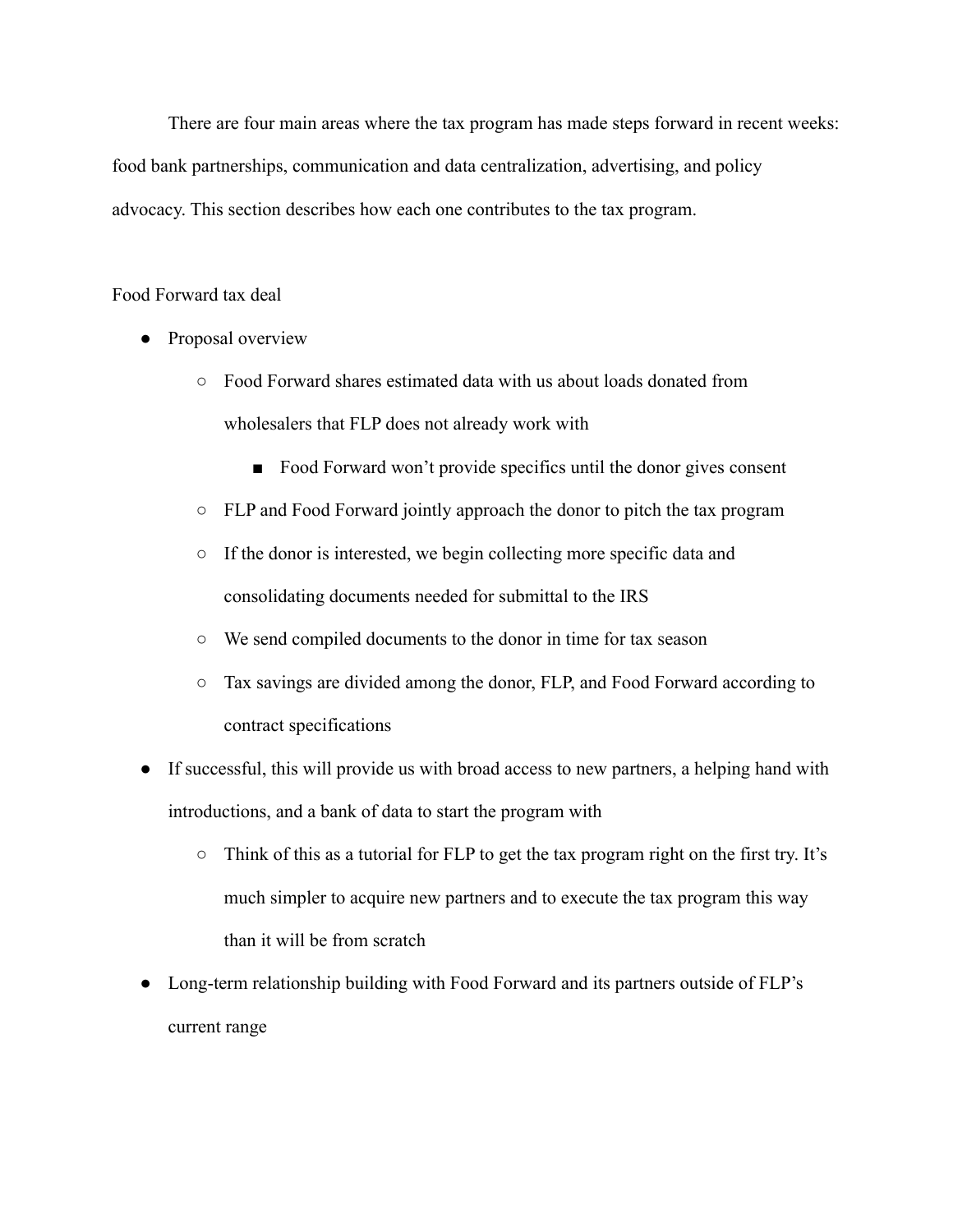### C&D centralization

- Launch of backend systems
	- Improved data management
	- Easier to consolidate data for bundling purposes
- Phone system
	- Streamlined data collection from donors
	- Currently blocking the advertising plan as we will use this as the method for potential donors to contact us

# Advertising

- Provides an avenue for new partners to approach FLP with the tax program built into our standard partner onboarding process, so we can pitch this system to a variety of donors
	- Opt-out will likely increase our hit rate for landing partners, compared to the opt-in model we've been pitching so far
	- Entering conversations with new partners gives us a blank slate to start with, which will make the process easier to incorporate (as opposed to changing up our deals with existing partners, which has proven difficult)

# Policy

- Further Incentivizing Nutritious Donations (FIND) Act introduced March 31, 2022
	- Not yet signed into law, but if it becomes law we are prepared to pounce on the opportunity to incorporate it into the tax program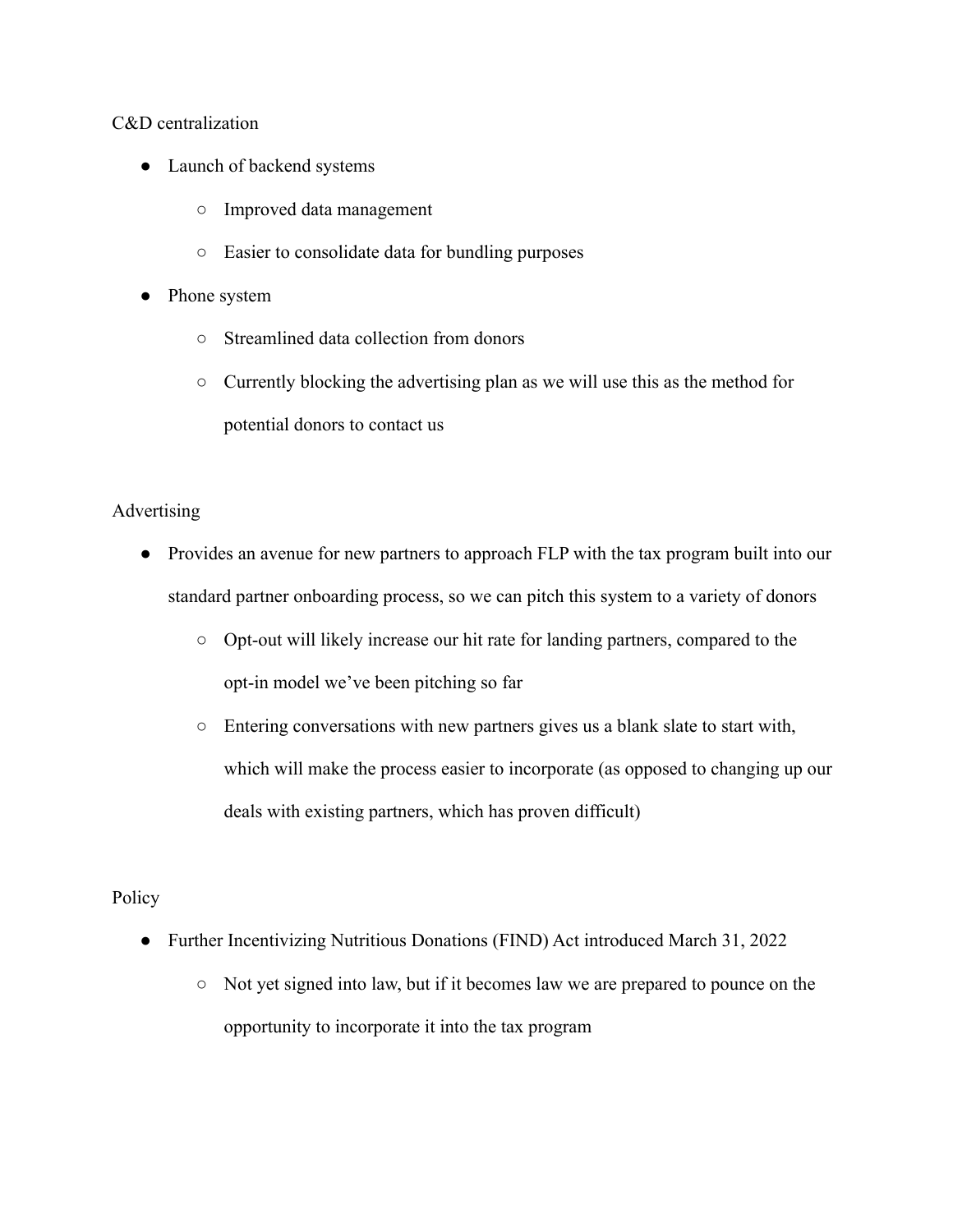- FIND Act language is very easy to understand given our expertise in existing law
- Additional requirements to claim FIND benefits are negligible
- $\blacksquare$  Additional credits & deductions increase the value of tax program partnerships
- We don't even have to wait for it to become law in order to use it. Imagine pitching "we can get you XXX total tax savings, which could increase significantly based on legislation currently in the federal system..."
- Potential for additional opportunities for FLP to participate in legislative process
	- Given success of this first opportunity, policymakers may approach us in the future for feedback on drafts in the tax space or otherwise
		- A social media blast is in the pipes for this purpose

# Current problems/blockers

- Rollout of phone system (blocking advertising)
	- On track to pilot in the coming weeks
- Resiliency we have no way to predict what will happen when we roll out ads. Will we be overwhelmed with calls and interested partners? Will there be very little engagement? Or anywhere in between? Need to have a plan and a backup for any case
	- Currently being worked into the phone system (i.e., call-receiving hierarchy)
	- Potential need for additional fellows/staff to be onboarded to tax program Alex on standby for this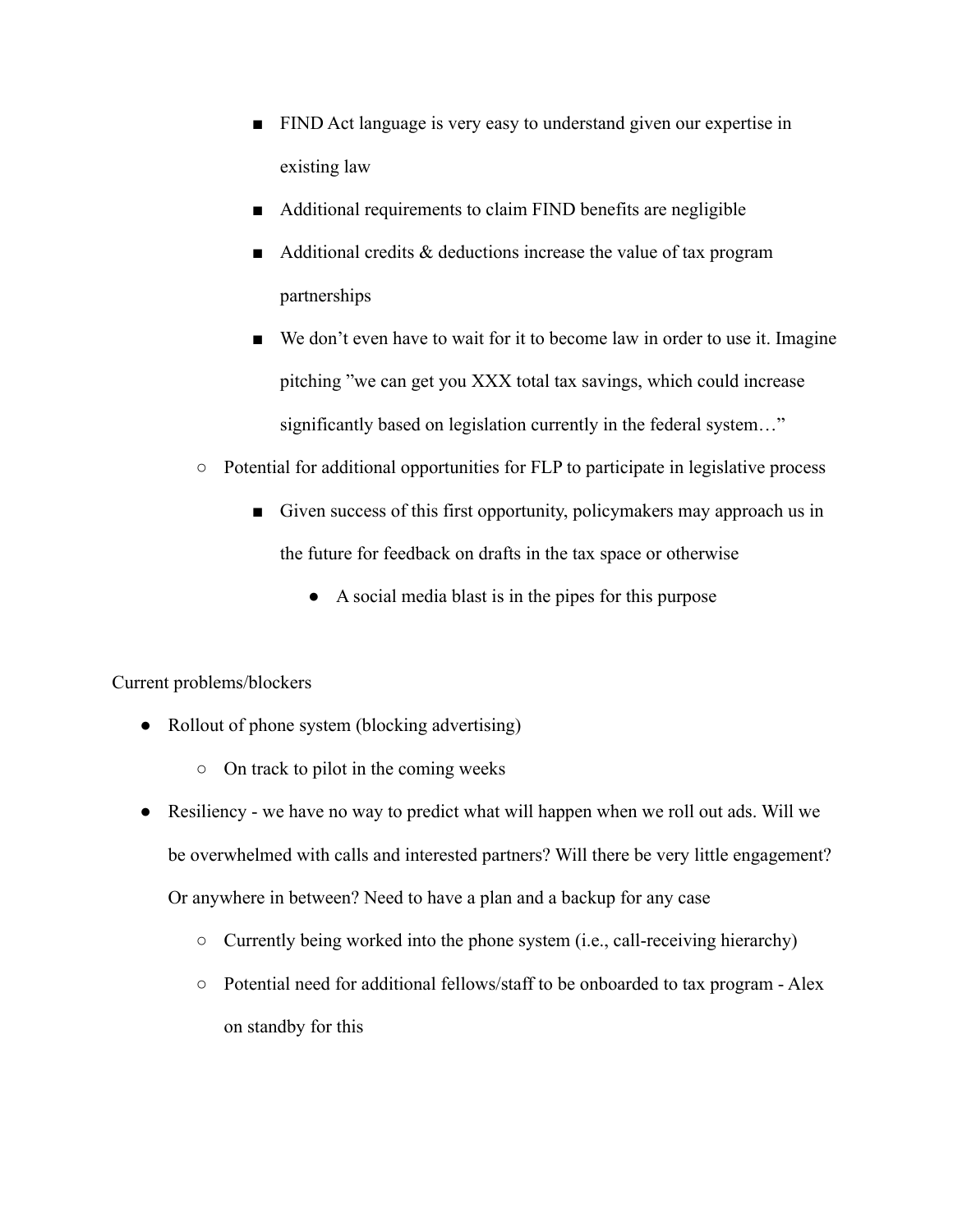- Finances flesh out plan for fronting donors money when they agree to participate in tax program
- Time tax program progress is generally very slow, especially when we are waiting on responses from external people/entities
- Food Forward negotiations in progress, looking workable so far
	- Most recent development (April 5) is that they don't want to share specific data until we've gotten the green light to do so from donors
		- Ideally we'd want the data before approaching the donor because that way we can estimate their savings during the initial conversation
	- As a backup, Luis has plans to approach other food banks with the same proposal, or to approach Food Forward's donors directly

# Future needs

- Donation receipt template
	- There are a number of legal clauses that need to be listed on the receipt in order for it to qualify for tax program purposes - normal FB receipts may not have them
	- Also useful because we can send itemized lists of donated goods to the food bank and just have them sign, rather than making them generate the list themselves
		- Easier to match up donor's list with FB's
- Are we prepared to help a donor through an IRS audit?
	- FDC has told us that this *will* when we start executing the tax program, even if we don't actually mess anything up
	- Full time tax program manager?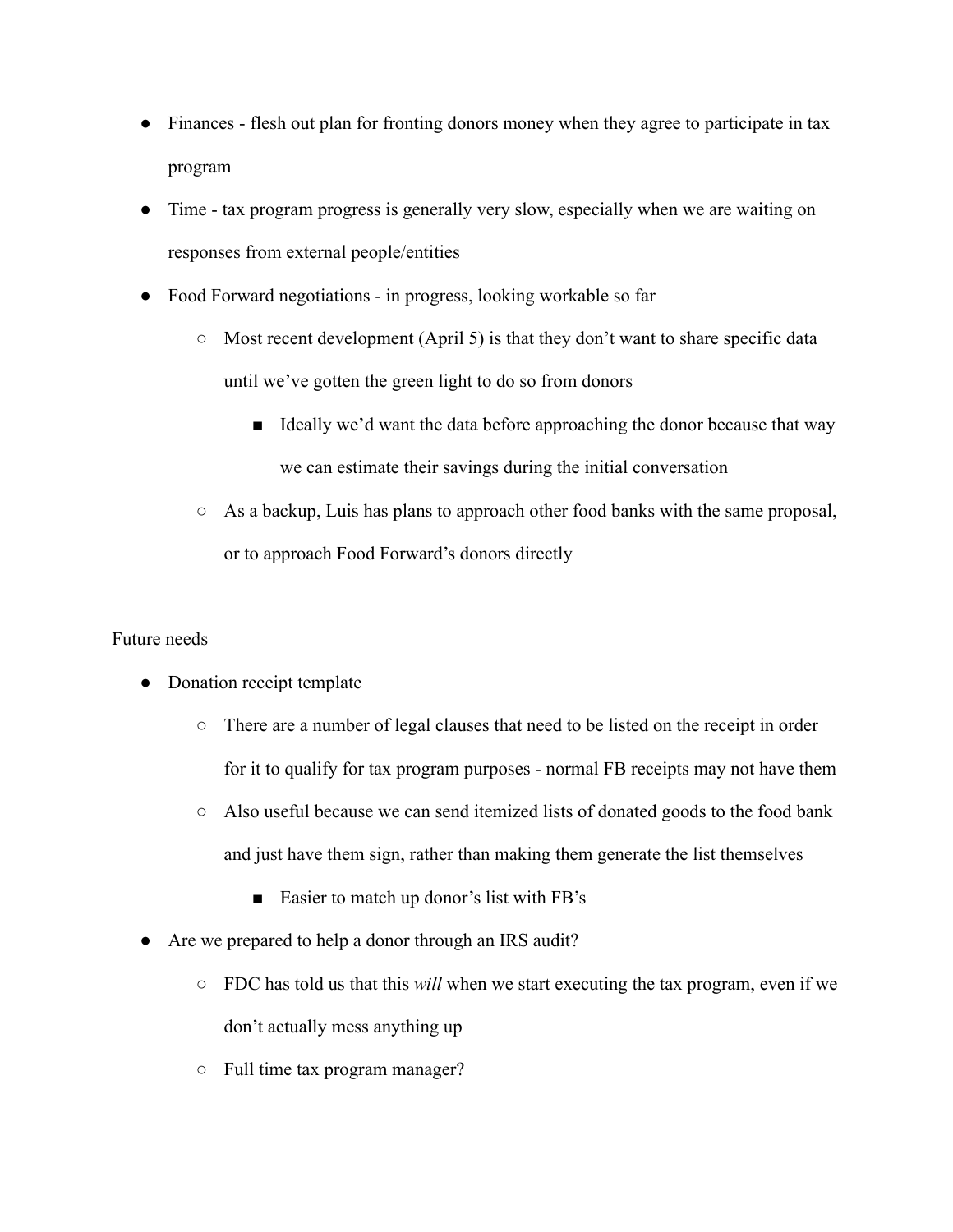- This may happen sooner than the next tax season because some corporations pay taxes more than once per year (source: FDC)
- Structural planning
	- Next steps for Food Forward if we reach a complete agreement
		- Draft contract between FLP and Food Forward
		- Plan timeline for approaching donors
- Understanding of tax options for international growers
	- Based on what we know, we might be able to claim tax benefits for produce grown internationally, but with more effort and Q&A than domestic growers
	- Emily from HFLPC may be able to help with this (see below)
	- This is not a blocker (we have other avenues to pursue in the meantime) but would be a great extension project for the future

Team roles & partners

### Alex

- Present
	- Negotiating tax deal with Food Forward (with Luis)
	- PMing the phone system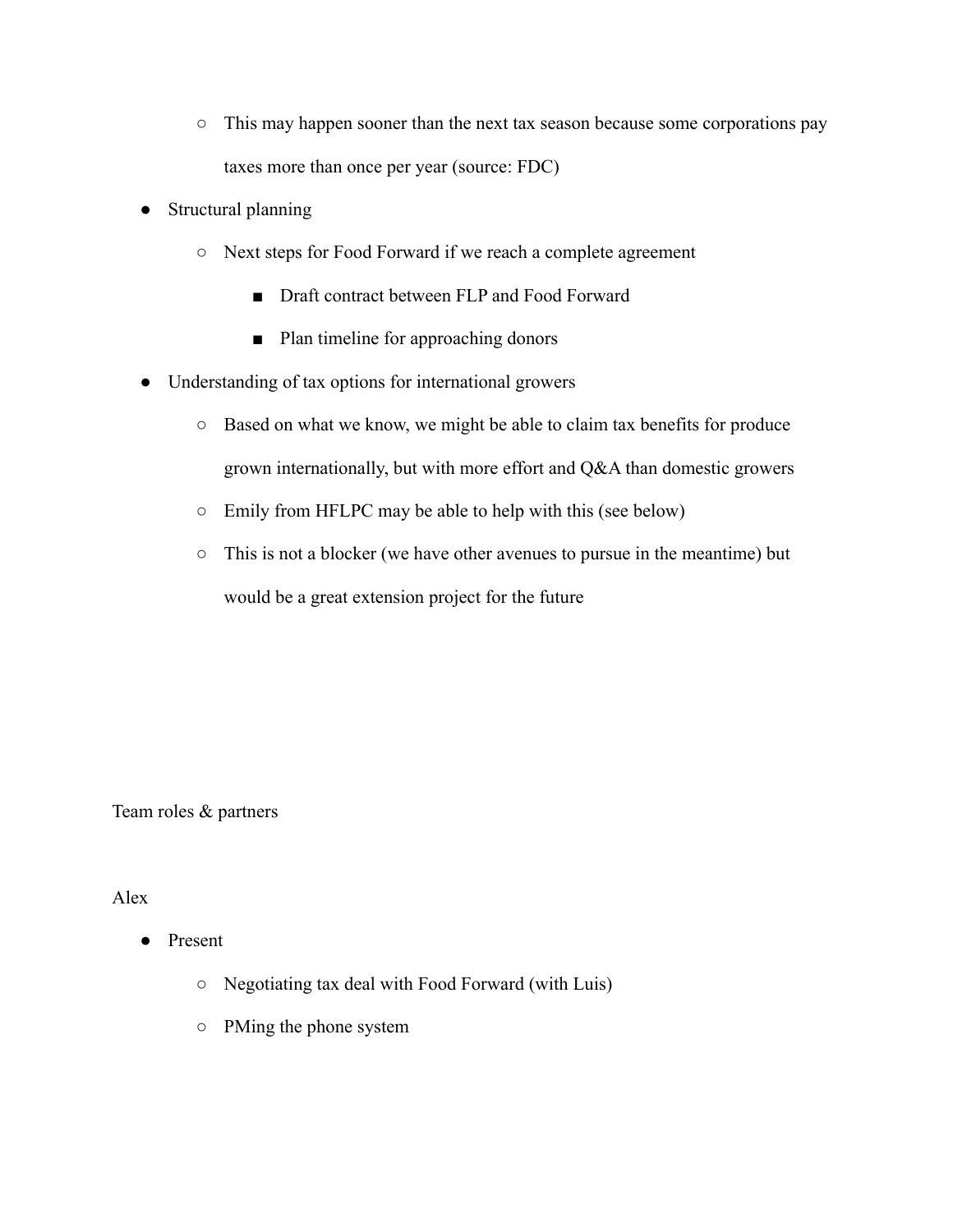- Writing copy for ads, gathering feedback, acting as PoC for ad agencies (with Owen)
- Spearheading tax-related policy advocacy
- Onboarding FLP fellows/staff to the tax program team as needed
- **Puture** 
	- $\circ$  Current roles + taking over tax program project management (at least for the time being)
		- Incl. team management

\*Some parts of this review have been removed/edited for privacy (such as the names of Farmlink-external people who are involved in some of the projects described).

 $\mathcal{L}_\mathcal{L} = \{ \mathcal{L}_\mathcal{L} = \{ \mathcal{L}_\mathcal{L} = \{ \mathcal{L}_\mathcal{L} = \{ \mathcal{L}_\mathcal{L} = \{ \mathcal{L}_\mathcal{L} = \{ \mathcal{L}_\mathcal{L} = \{ \mathcal{L}_\mathcal{L} = \{ \mathcal{L}_\mathcal{L} = \{ \mathcal{L}_\mathcal{L} = \{ \mathcal{L}_\mathcal{L} = \{ \mathcal{L}_\mathcal{L} = \{ \mathcal{L}_\mathcal{L} = \{ \mathcal{L}_\mathcal{L} = \{ \mathcal{L}_\mathcal{$ 

# Conclusion

As mentioned, the tax program is still very much in progress. There has not been an 'end state' or finalization yet, though I plan to continue building out the tax program and its corollary side projects through the spring, summer, and onward until that finalization has been realized. Discussion & Learning

To say that I have learned a lot (so far) during this project would be an understatement. Not only did I absorb an immense amount of content-oriented material about corporate finance, taxes, and other technical details, but I also gained a huge amount of experience observing and participating product development, nonprofit management, project management, team-building, the federal policy-making process, and other intangible experiences. To be honest, I had thought